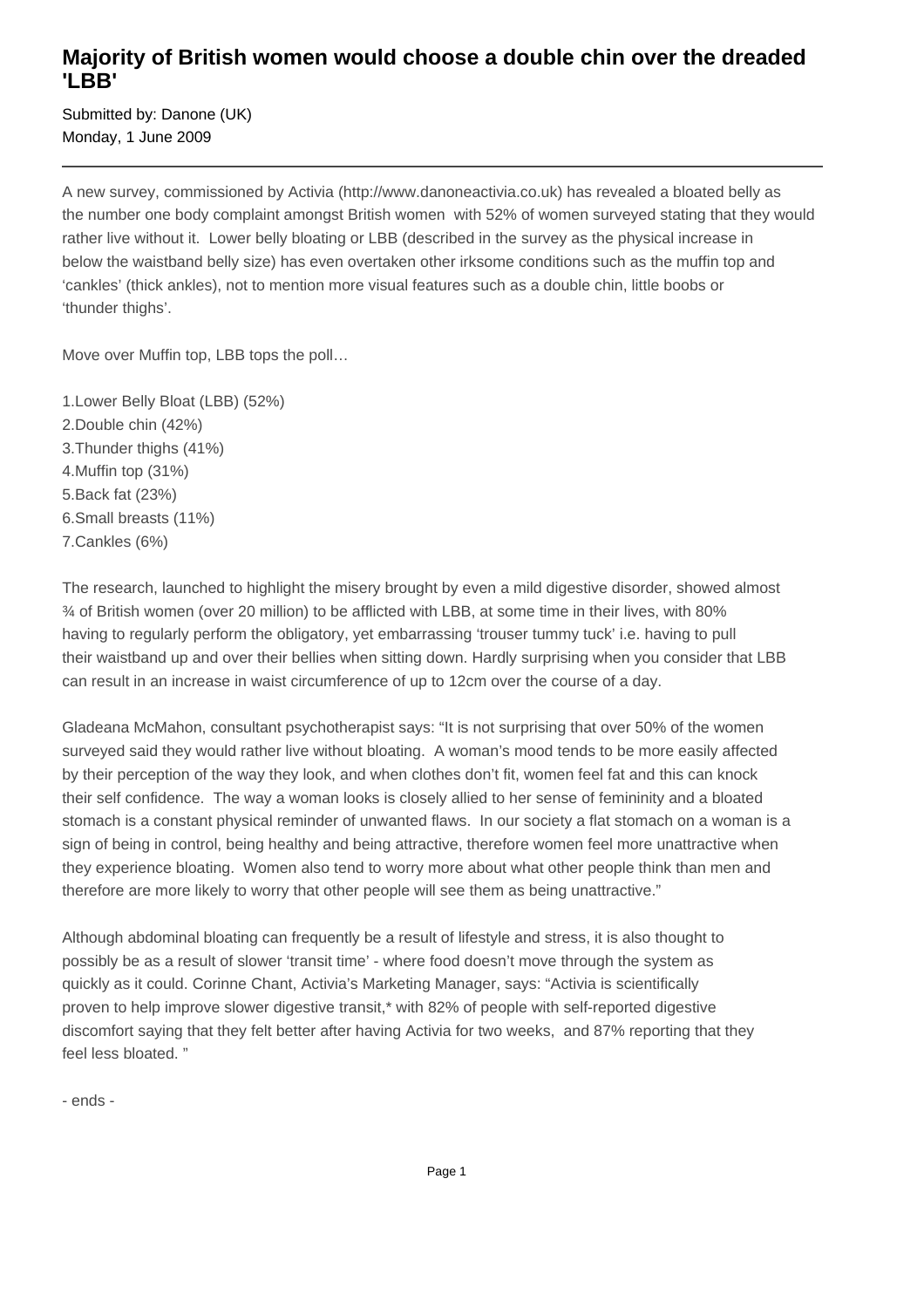For further information please contact:

Karen Dennehy or Robyn Cabarrao at Allidura

Tel: 020 7632 1800 k.dennehy@allidura.com; r.cabarrao@allidura.com

NOTES TO EDITOR:

• Bloating is a sensation/feeling of abdominal swelling/ distension/discomfort. You can also feel bloated without the occurrence of abdominal distension.

Results also showed that:

• Fat day - When bloated, 65% of women feel like they're having a fat day. What they're really having is an LBB day

• Anti-social - A whopping third of respondents said that the LBB gets them down so much that it would cause them to miss a night out

• Irritated - 32% confessed that they get irritated by the fact that the men in their lives don't suffer from the LBB

• Celebrity tummies - 30% believe Madonna has the flattest tummy, ahead of Angelina Jolie , Elle McPherson and Jennifer Aniston

• Bikini fear - Nearly 60% (6 out of 10) of women feel conscious of about getting a bloated when wearing a bikini (with 16-24 yr olds feeling the most conscious)

• Top choice for size reduction - 76% of women would choose to deflate their tummy over any other body part

## About Activia®

• Activia is a yogurt that contains the exclusive culture Bifidus Actiregularis™ (Bifidobacterium lactis DN-173 010), which works alongside the good bacteria in your gut. Activia is scientifically proven to help improve slower digestive transit\*

• Activia helps keep your digestive system healthy by improving slower digestive transit when at least one pot is eaten everyday for 2 weeks as part of a healthy balanced diet and lifestyle. Continuing to eat Activia will help to maintain that benefit

• Daily consumption of Activia (2x125g pots) has been shown to significantly reduce the percentage change in maximal abdominal distension in IBS sufferers by 39%.

• Bifidus Actiregularis is the name of the natural probiotic culture in Activia that, when eaten has been scientifically proven to survive passage through the digestive system, arriving into the large intestine as a live culture. Activia is the only yogurt in the world that contains Bifidus Actiregularis

## About probiotics

• Probiotics, such as those contained in Activia, are 'good' or 'friendly' bacteria that have proven health benefits

• Probiotic yogurts (http://www.danoneactivia.co.uk), such as Activia, help to positively modulate the balance of good bacteria that naturally occur in the gut

• Not all probiotic products are the same – the benefits of probiotics are strain specific

• Activia contains more than 10 billion live probiotic bacteria per serving (125g)